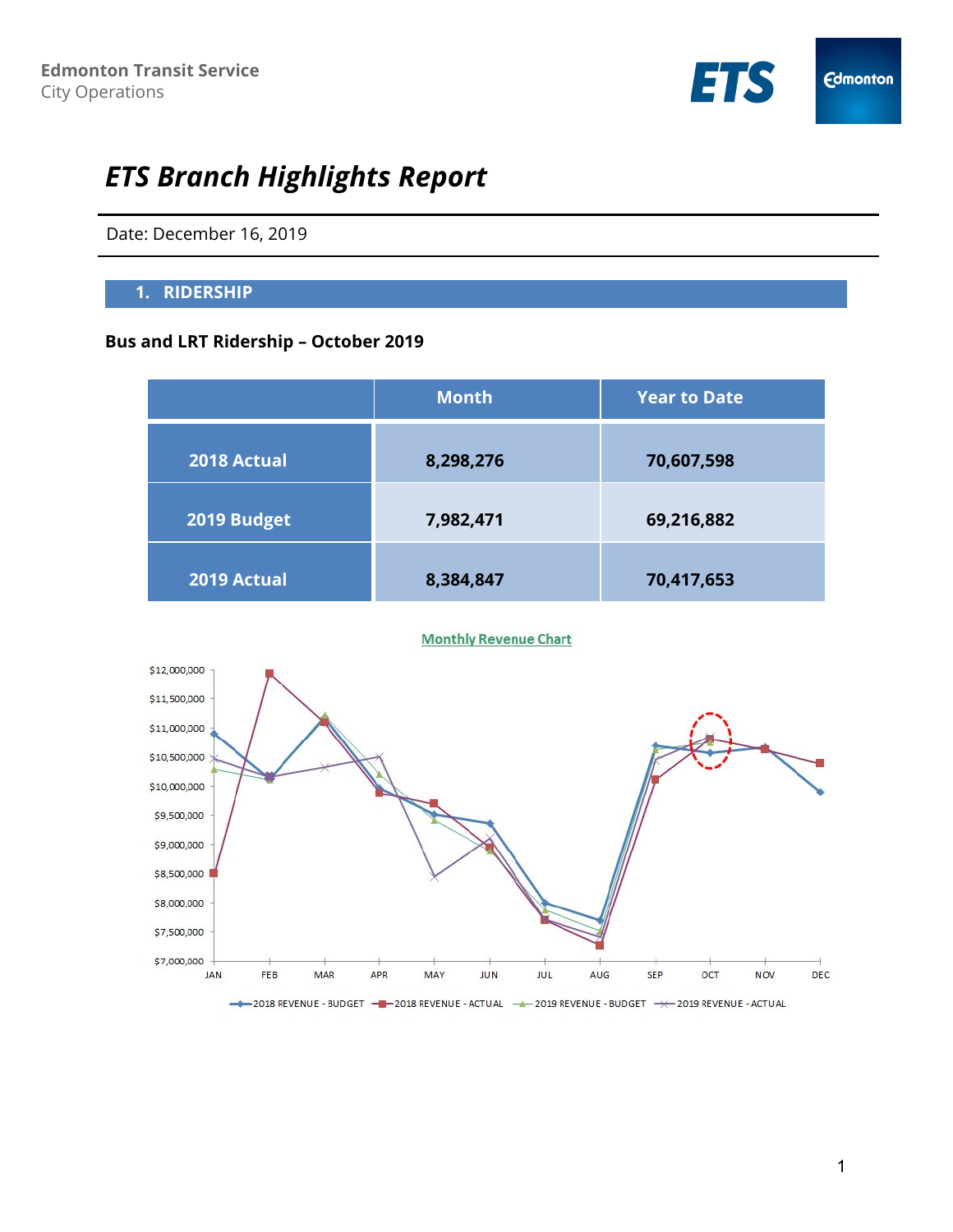#### **Average Age of ETS Fleet**

The City of Edmonton's Fleet and Facility Services (FFS), a branch within City Operations, is working to reduce the average age of the ETS fleet to ensure greater reliability, reduced maintenance costs, and a reduction in the need for support buses that are in operation to assist in the event of a service disruption. Currently, ETS has 156 buses that are less than five years old and 681 that are over ten years old.



There is a replacement schedule for the ETS fleet which includes both DATS and conventional buses which includes the purchase of electric buses.

#### **2. ETS UPDATES**

#### **ETS Annual Service Plan**

The ETS is nearing the publication of the ETS 2020 Annual Service Plan (ASP). The ASP functions similar to an annual report and focuses on the key initiatives undertaken in 2019 and the areas of focus for 2020. It also outlines the ETS budget as well as some performance indicators.

For reference, the ETS 2018-2019 Annual Service Plan can be found **[here](https://www.edmonton.ca/transportation/transit/ETS_Annual_Service_Plan_Final.pdf)**.

#### **City of Edmonton Budget Update**

City Council completed three days of budget deliberations on December 13th and made adjustments to their multi-year budget.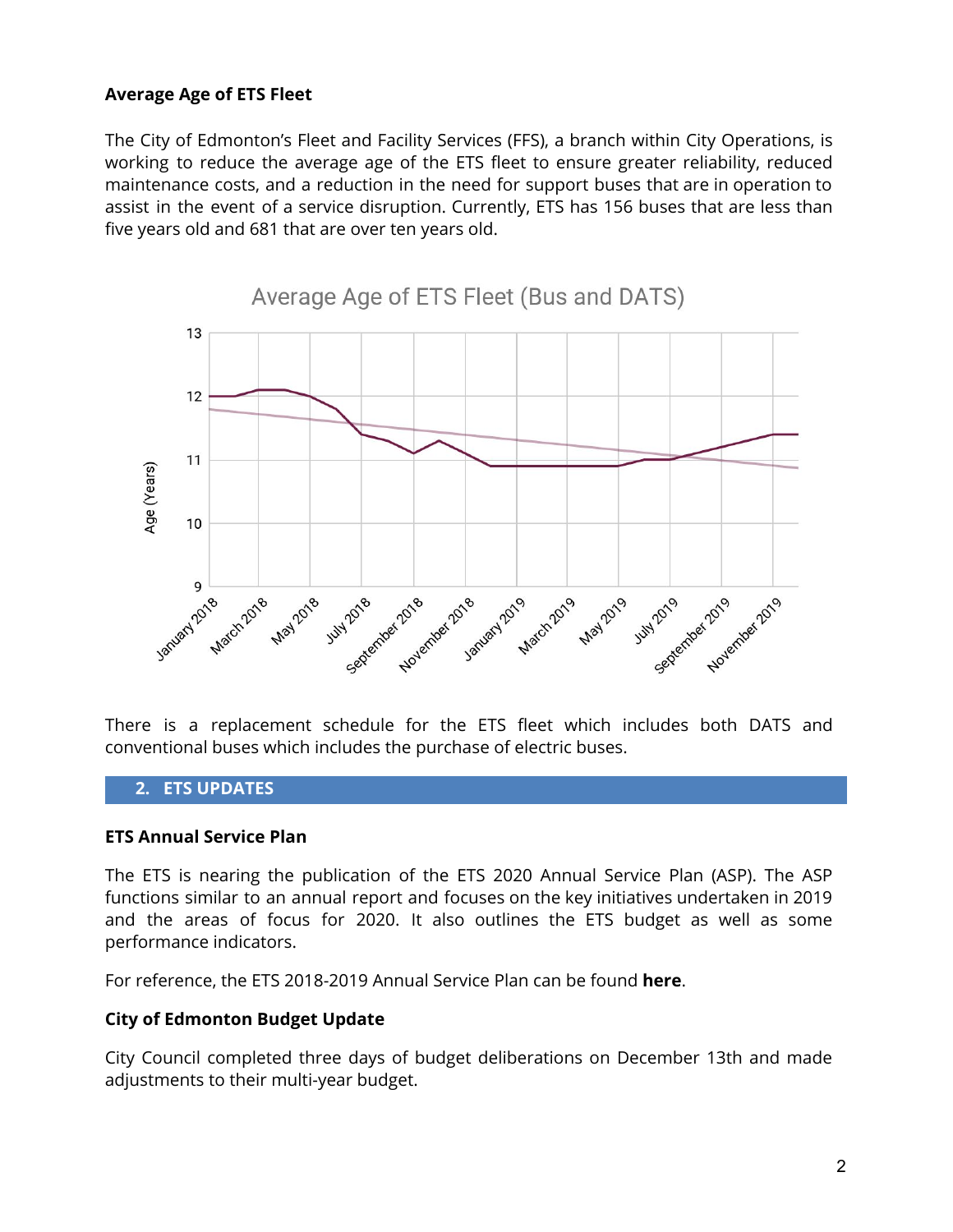# *Capital Budget*

- Council approved moving forward with two transit related capital projects the Stadium LRT Station and the Heritage Valley Transit park and ride.
- Council did not approve top-up funding for electric buses and an LRT station at 40 avenue. Funding for these were required following cuts in the provincial budget.

# *Operating Budget*

The ETS budget was increased to restore 50,000 service hours as planned for the redesigned bus network and decreased revenue expectations. These hours were cut in an earlier budget adjustment but were reinstated.

Overall, the 2020 tax increase will be 2.08%, down from the originally proposed 2.6%.

# **Stuff a Bus**

On the weekend of November 30, ETS wrapped up the 25th annual Stuff a Bus event, collecting 24,470 kg of food and \$19,788 in cash. Many volunteers and employees participated in the event. Transit Peace Officers, Fleet and Facility Services showed great support for the event, and LRT staff participated through Stuff a Train. This year, a new record was set for Stuff a Cruiser donations with 2,475 kg of food and \$1,150 in cash, beating last year's total by 660 kg and \$150.

# **Outcomes of Major Transit Presentations to Council**

November 26, 2019 was a big day for Edmonton Transit! City Council approved some key milestones that will set a strong foundation for modernized transit service in Edmonton.

The new Fare Policy, transit service standards and Bus Network Redesign will help ETS deliver the type of service that customers want and also attract new riders. ETS will be making changes throughout 2020, starting with the new fare policy, and then new bus routes that are scheduled for launch on August 30. The map of the bus network redesign can be viewed at *[edmonton.ca/newbusroutes](http://edmonton.ca/newbusroutes)* and is also attache[d](https://www.edmonton.ca/documents/PDF/Bus_Network_Redesign_All_Routes.pdf) **[here](https://www.edmonton.ca/documents/PDF/Bus_Network_Redesign_All_Routes.pdf)**.

ETS will go back to Council in February 2020 with a more detailed analysis of options for neighbourhoods that will no longer have regular fixed bus service, or don't have transit

service now. This additional information will help Council make an informed decision on how alternative transit could be operated and funded.

# **New Bus Stop Signs Designed**

When the new bus routes are launched August 30, customers will see re-designed bus stop signs with a new route numbering system. ETS followed ETSAB's recommendation to improve wayfinding by adding route destinations to the signs, as

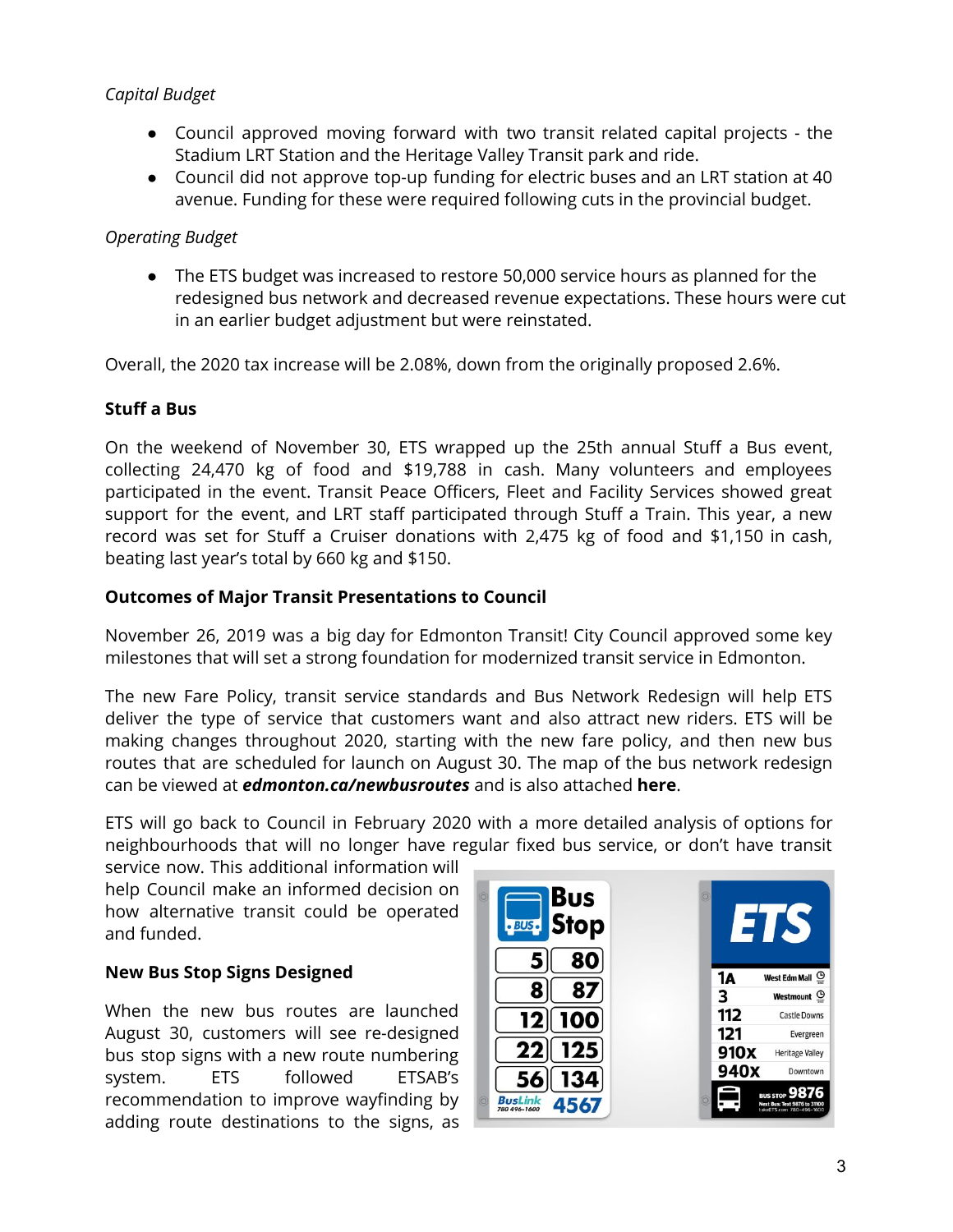well the frequent routes will be denoted with a clock face symbol. Other sign changes to help customers on their journey include a phone number and text number for real-time service. The new design from City of Edmonton Creative Services meets universal design guidelines for readability. The City of Edmonton sign shop will produce and install nearly 7,000 new bus stop signs starting in spring 2020.

## **Congratulations**

We at ETS would like to congratulate ETSAB Vice-Chair Isabell Hubert Lyall on the completion of her Ph.D. at the University of Alberta. No doubt this the culmination of a lot of hard work and dedication.

## **3. ETSAB INFORMATION REQUESTS**

### **November Incident**

A confrontation on the LRT near Belvedere Station occurred on November 13, 2019, with an individual striking another individual several times. The emergency button on the train was pushed by other customers and the call went directly to the LRT Operator who immediately contacted the LRT Control Centre who contacted EPS and EMS. The victim and the alleged perpetrator exited the LRT car at Belvedere Station. EPS took 15 minutes to arrive on scene. An operator from a train going the opposite direction stopped to help the victim. A woman was arrested on scene and charged with assault causing bodily harm and was also banned from ETS for a year.

ETS released a statement that stated that all procedures and protocols were followed.

Prior to this incident, ETS had initiated a Safety and Security project in partnership with the **City of [Edmonton's](https://www.edmonton.ca/city_government/initiatives_innovation/united-nations-women-safe-citi.aspx) UN Safe Cities Initiative**. The project focuses on supporting community partners to explore root causes, identify potential enhancements, action transit safety improvement projects, and provide transparent, and ongoing reporting. It will also be using a GBA+ analysis to look at how transit impacts different types of users and how it can be improved to meet the needs of those that perceive transit to be unsafe.

There two key objectives of this project:

- 1. Increased safety and security: Edmontonians are confident that public transit is safe, reliable and convenient.
- 2. Collaboration: The City of Edmonton works with partners across to improve trust that public transit is safe and desirable mode choice.

As part of this project, ETS will be looking beyond the physical ETS properties to assess and improve upon the safety and security of transit customers both while they are on public transit, and also on their trips to and from transit. The initial scoping of this project is underway.